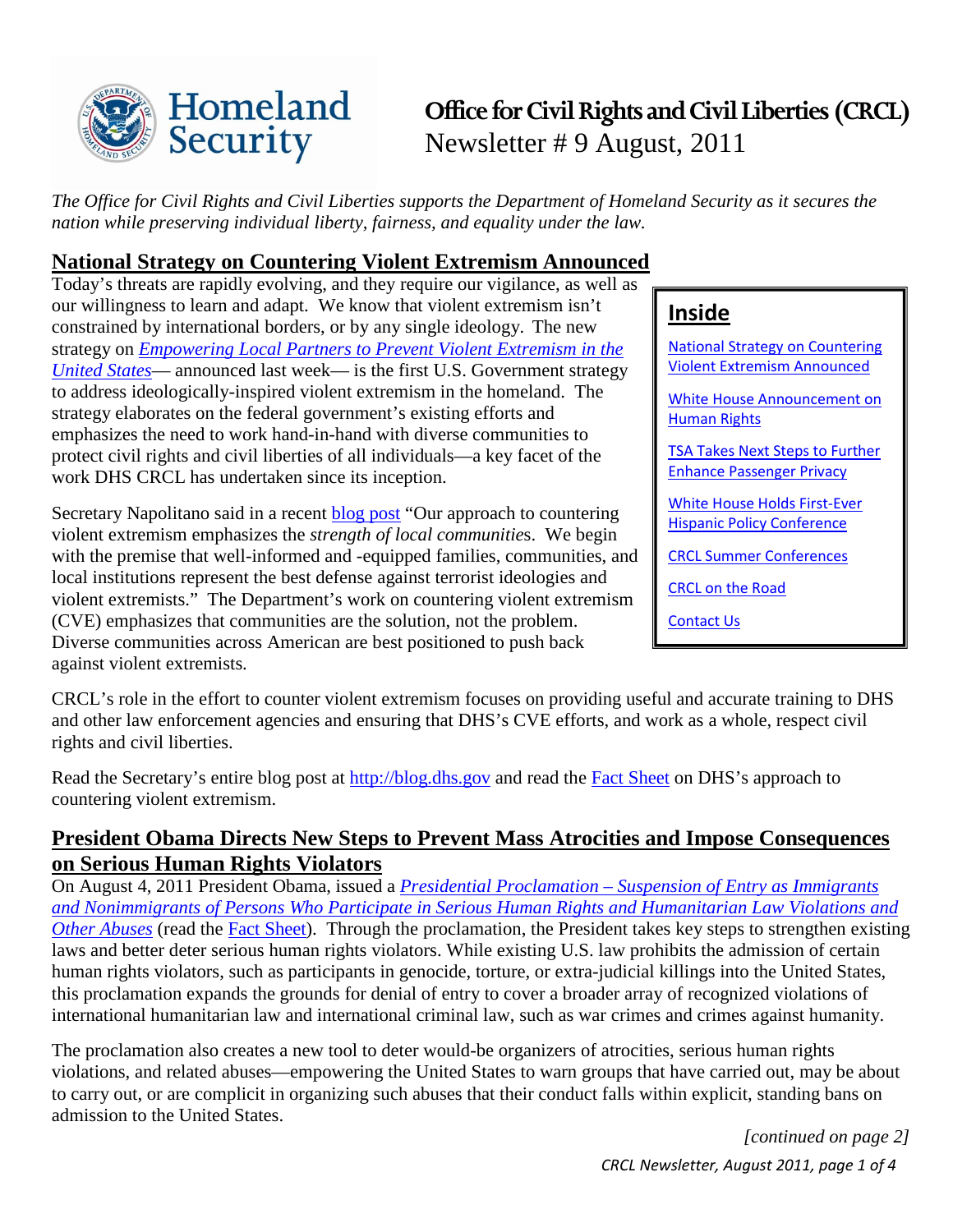The President is issuing this proclamation pursuant to his authority under Section 212(f) of the Immigration and Nationality Act, which authorizes the President to suspend entry into the United States of aliens whose entry "would be detrimental to the interests of the United States." There are currently seventeen 212(f) Proclamations in effect, including Proclamation 8342 (2009), which suspends entry to foreign government officials responsible for failing to combat human trafficking.

### <span id="page-1-0"></span>**TSA Takes Next Steps to Further Enhance Passenger Privacy**

In July, TSA Administrator John Pistole announced that TSA will begin installing new software on millimeter wave Advanced Imaging Technology (AIT) machines that will enhance privacy by eliminating passenger-specific images. [AIT](http://www.tsa.gov/approach/tech/ait/index.shtm) screens passengers for both metallic and non-metallic threats, including weapons and explosives,

which may be concealed under a passenger's clothing without physical contact to keep the traveling public secure.

The new software, called Automated Target Recognition (ATR), will detect items that could pose a potential threat using a generic outline of a person for all passengers. The generic outline will be identical for all passengers. If no potential threat items are detected, an "OK" will appear on the monitor and the passenger is cleared.



By eliminating the image of an actual passenger and replacing it with a generic outline of a person, passengers are able to view the same outline that the TSA officer sees. Further, a separate TSA officer will no longer be required to view the image in a remotely located viewing room.

Read more about the new [ATR software.](http://www.tsa.gov/approach/tech/ait/privacy.shtm)

## <span id="page-1-1"></span>**White House Holds First-Ever Hispanic Policy Conference**

In July, the White House hosted a two-day policy conference bringing together 160 Hispanic leaders from 25 states, Washington D.C., and Puerto Rico. During the conference, more than 100 administration officials joined stakeholders to discuss the President's agenda and its impact on the Hispanic community, as well as best practices improve outcomes and access for the Hispanic community.

Community leaders engaged with federal policy makers on a variety of issues including creating jobs and strengthening the economy, expanding access to affordable and quality health care, reforming the nation's education system, protecting civil rights, and fixing the nation's broken immigration system.



*DHS leaders at the Hispanic Policy Conference*

CRCL Officer Margo Schlanger participated in a panel discussion with USCIS Director Alejandro Mayorkas and Felicia Escobar, Senior Advisor for Immigration Policy at the White House Domestic Policy Council to highlight several administration immigration initiatives including the Dream Act and efforts to improve ICE's Secure Communities and other enforcement programs.

Read more about the [Hispanic Policy Conference.](http://www.whitehouse.gov/blog/2011/07/14/first-ever-white-house-hispanic-policy-conference-why-hispanics-are-critical-winning)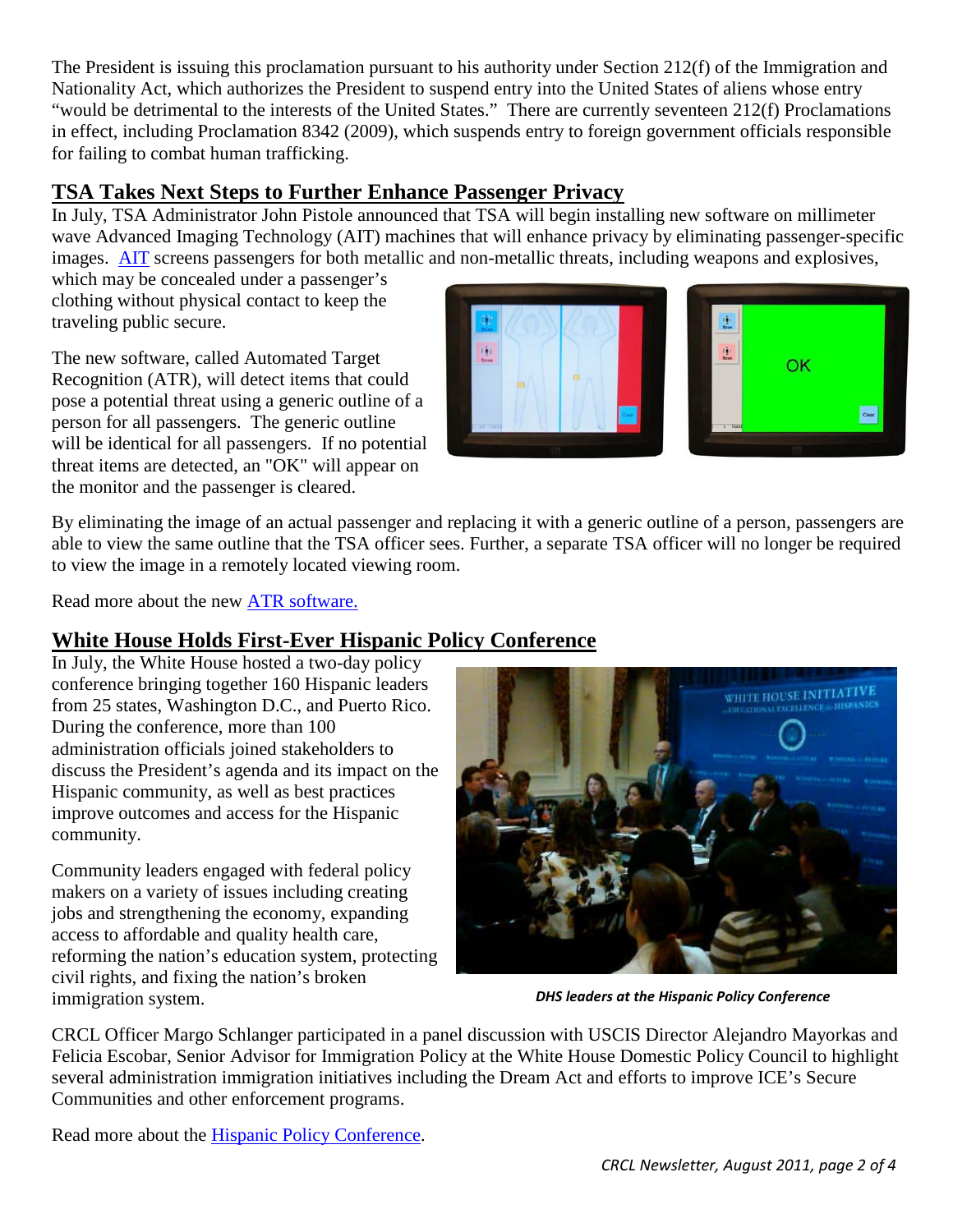### <span id="page-2-0"></span>**CRCL and Summer Conferences**

CRCL has been very active this summer in several conferences throughout the country. At various conferences, CRCL staff members participated in panel discussions on topics ranging from effective community engagement efforts to employment verification and anti-discrimination measures; staff also engaged directly with conference attendees at the CRCL exhibition booth.



*CRCL booth at a summer conference*

### <span id="page-2-1"></span>**CRCL on the Road, July – August, 2011**

#### *July 1-4 – Rosemont, Illinois*

CRCL representatives attended the Islamic Society of North America annual convention.

#### *July 7 – Vienna, Virginia*

A CRCL representative spoke about civil rights and civil liberties and U.S. domestic security to Arab American community members.

#### *July 8 – San Francisco, California*

CRCL representatives along with ICE Executive Associate Director Gary Mead discussed the Secure Communities program with community groups, state and local law enforcement, and government representatives.

#### *July 12 – San Diego, California*

CRCL representatives conducted a community engagement town hall with local Somali community members, law enforcement agencies, and local government representatives.

#### *July 14 – Boston, Massachusetts*

CRCL Officer Margo Schlanger and ICE Director John Morton discussed the Secure Communities program with community groups, state and local law

Conferences included:

- American-Arab Anti-Discrimination Committee (ADC) National Convention, in Washington, D.C.
- National Association of Latino Elected Officials (NALEO) Annual Conference, in San Antonio, Texas
- League of United Latin American Citizens (LULAC) National Convention, in Columbus, Ohio
- North American South Asian Bar Association (NASABA) Convention, in Los Angeles, California
- Islamic Society of North America (ISNA) Annual Convention, in Rosemont, Illinois
- National Council of La Raza (NCLR) Annual Conference, in Washington, D.C.

#### *July 27 – Detroit, Michigan*

A CRCL representative spoke on a panel at the USCIS Regional Community Relations conference.

#### *July 27 – New York, New York*

A CRCL representative attended a briefing on Ramadan with the New York Police Department

#### *July 28 – Seattle, Washington*

CRCL convened its quarterly roundtable with diverse ethnic and community-based organizations.

#### *July 28 – Houston, Texas*

CRCL convened its quarterly roundtable with diverse ethnic and community-based organizations.

#### *July 28-30 – New Orleans and Baton Rouge, Louisiana*

CRCL hosted engagement events with American Arab and Muslim communities.

#### *August 1-2 – Washington, D.C.*

A CRCL representative spoke on a panel at FEMA's 2011 African-American Leadership Summit.